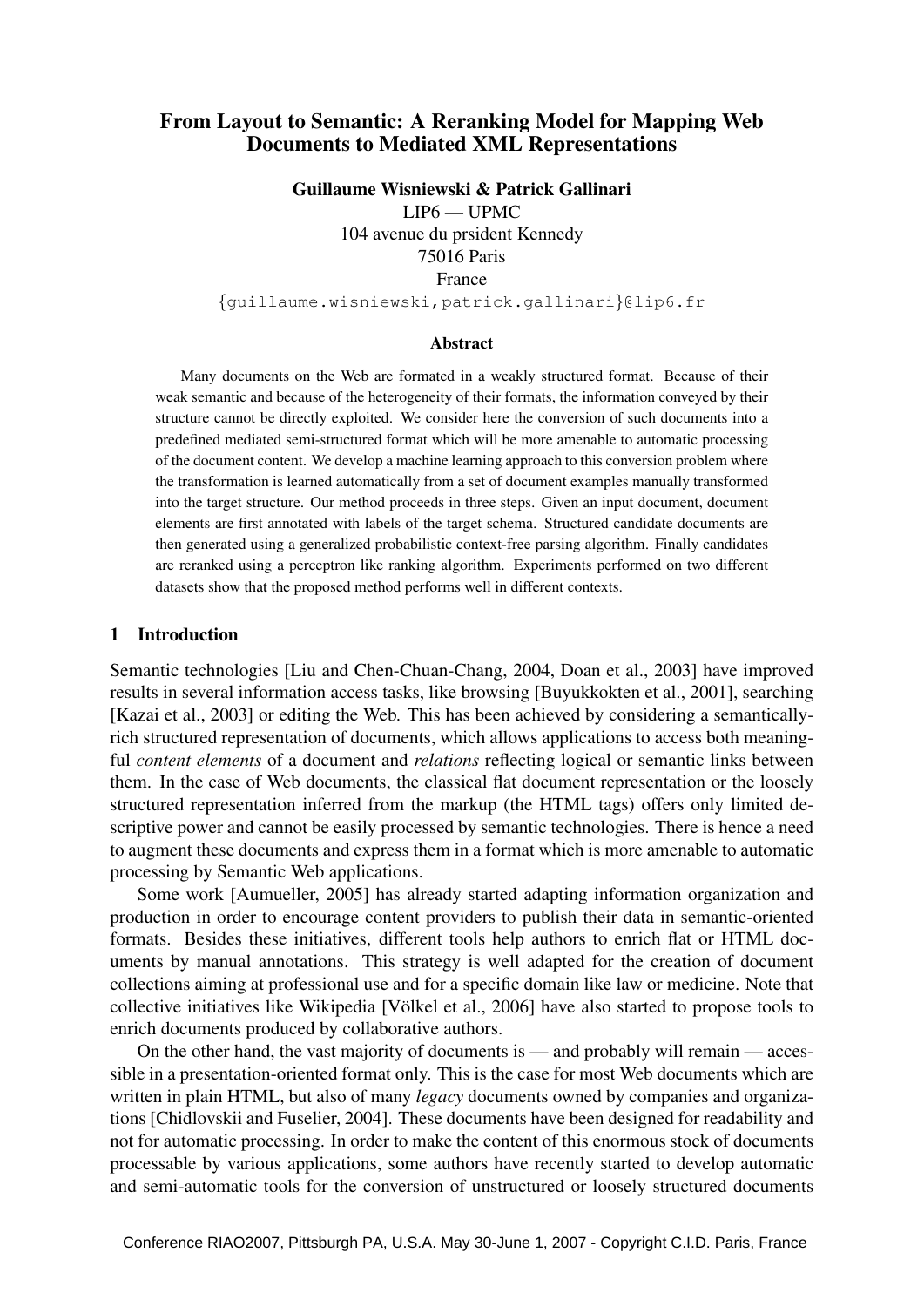into a structured format [Chidlovskii and Fuselier, 2005, Mukherjee et al., 2003, Ishitani, 2003]. Although there are different instances of this conversion problem, most approaches aim at converting documents into a predefined semi-structured format which complies with a schema. This schema, defined a priori, encodes the syntax and semantics of the structure needed by a target application.

We address here the problem of automatically transforming HTML documents into a predefined XML format. This is an important instance of the conversion problem introduced above, since plain HTML documents are the most common format on the Web. Our hypothesis is that this conversion is made possible by taking advantage of the structure defined by the DOM tree of HTML document: even though this structure describes only the layout of the document, we believe that the information it conveys enables the extraction of both individual data elements and semantic relationships among them. The layout actually organizes the document in a way that facilitates human browsing and information access: it emphasizes elements (like a title or the price of an item) and relations between those elements. As [Mukherjee et al., 2003] stresses, this relation between semantic and layout has been reinforced by the development of content management systems: today, most Web pages are no longer hand-crafted, but generated from relational databases and their design mirrors the logical structure of documents. Striking examples are the thread organization of user-provided comments in news portal (Figure 2) or the chronological order of the entries of a blog.

In this work, we consider HTML documents as *primary sources* from which structured "views" should be extracted in order to meet semantic Web application requirements. Figure 1 illustrates this conversion process from a loosely structured document representation to an XML document. This process requires both labeling the semantic role of elements and organizing them hierarchically in a way that reflects the desired structure. In this problem, the target schema is assumed to convey structural and semantic knowledge which will be used by different applications. Additional semantic information could also be added via the use of semantic resources like thesauri or ontologies.

The proposed approach proceeds in three steps. First relevant elements of input HTML pages are extracted and annotated by means of a conditional Markovian sequence model. In a second step, annotated document elements are organized into tree structures that comply with the target schema. This structure generation step is performed by a parsing algorithm. At the end of this second step, several candidate tree representations of a document have been generated. In a third step, the "best" candidate is selected by a machine learning ranking algorithm. This three step process provides several improvements over existing approaches like [Viola and Narasimhan, 2005] or [Chidlovskii and Fuselier, 2005]. First it offers a computationally feasible approximate solution to the problem of structure extraction from HTML documents. Second, it allows us to exploit local and global features defined over the input and output documents (especially features describing the information conveyed by the layout). Using both local and global features considerably increases the performance compared to most other systems which rely only on local features. Finally, this approach ignores elements which are not relevant for the target schema in the transformation process.

This article is organized as follows: In Section2 we introduce the general framework; Section 3 details our model and Section 4 the features we used; related work is reviewed in Section 5 and experiments performed on different corpora are described in Section 6.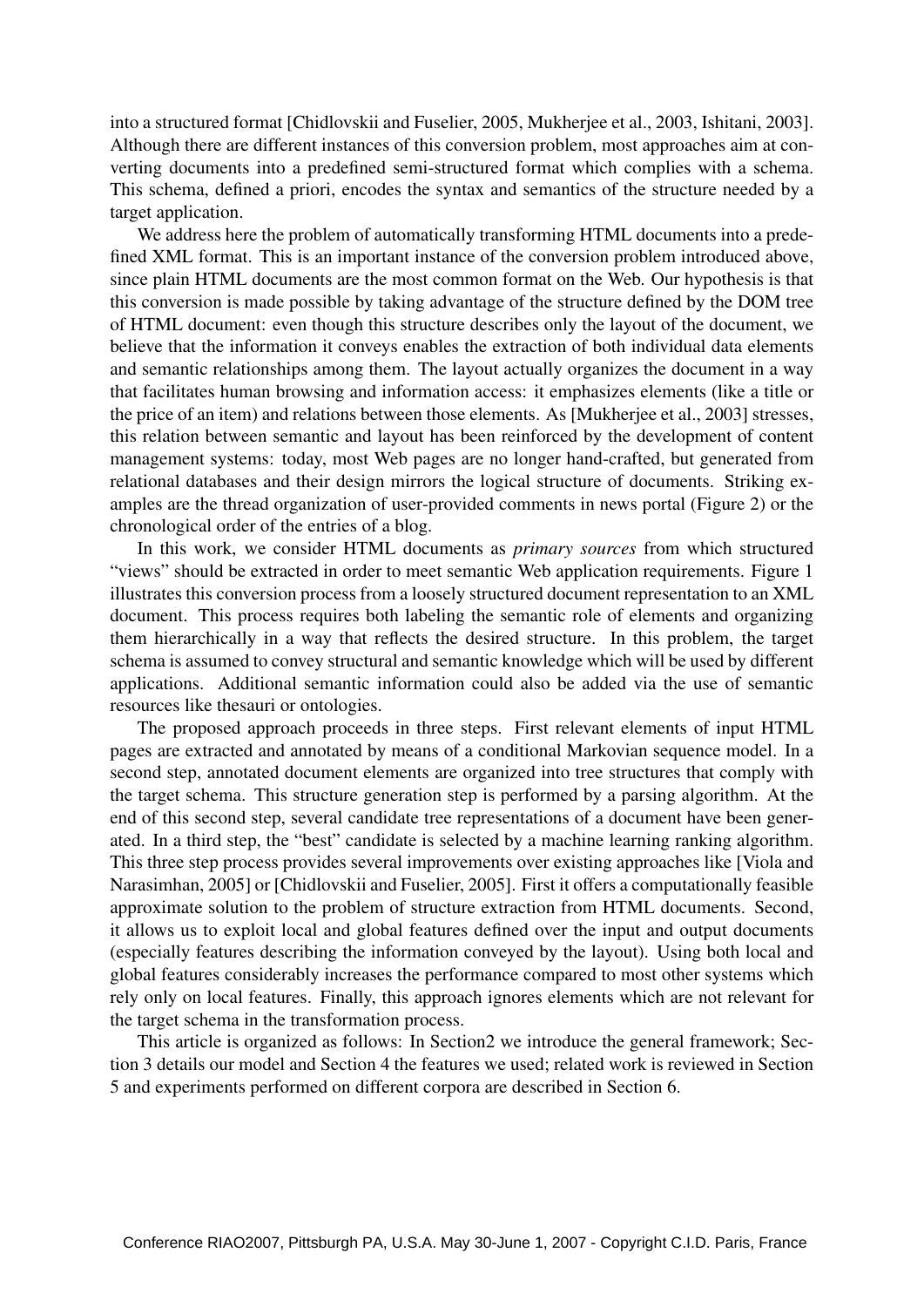

Figure 1: Toy example of a structured document transformation: the aim here is to annotate HTML content elements (Korben Dallas is annotated with role and Bruce Willis with actor) and to map these nodes onto the target XML schema, by identifying which actor plays which part.

| go even further<br>(Score: 5, Interesting)                                                                                                                                                                                                                                                                                                                                                                                                                                                                                                                                                                                                                            |
|-----------------------------------------------------------------------------------------------------------------------------------------------------------------------------------------------------------------------------------------------------------------------------------------------------------------------------------------------------------------------------------------------------------------------------------------------------------------------------------------------------------------------------------------------------------------------------------------------------------------------------------------------------------------------|
| by yaqu (721525) * < yayaqu@qmail . c om> on Monday June 05, @02:34AM (#15470493)<br>(Last Journal: Sunday June 04, @09:00PM)                                                                                                                                                                                                                                                                                                                                                                                                                                                                                                                                         |
| I wonder what their response will be to the request to label their products and how their DRMed, and make it "crystal clear" (nice irony) to the consumers. I propose they go even further,<br>I've encountered a couple of CDs which had some message to the effect, "while every attempt has been made to ensure an enjoyable experience, blah, blah, blah, blah,  we cannot quarantee this disc will play on every<br>and all of your devices." And, all of those (btw, the print is so small, it's unreadable) actually did play on my computer, and not in my car, and I had to go through a few hoops to return what the store claimed was<br>"non-returnable". |
| <b>Reply to This</b>                                                                                                                                                                                                                                                                                                                                                                                                                                                                                                                                                                                                                                                  |
| Re:go even further<br>(Score: 5, Interesting)                                                                                                                                                                                                                                                                                                                                                                                                                                                                                                                                                                                                                         |
| by Anonymous Coward on Monday June 05, @02:43AM (#15470521)                                                                                                                                                                                                                                                                                                                                                                                                                                                                                                                                                                                                           |
| I think that the DRM sticker would be more welcomed on the face of the CDs than the Explicit Lyrics one, since DRM, as proven by Sony, can be much more damaging to the consumer than swearing in songs.                                                                                                                                                                                                                                                                                                                                                                                                                                                              |
| <b>Reply to This Parent</b>                                                                                                                                                                                                                                                                                                                                                                                                                                                                                                                                                                                                                                           |
| Re:go even further by bmc152006 (Score: 3) Monday June 05, @03:43AM<br>Re:go even further by Anonymous Coward (Score: 1) Monday June 05, @03:53AM                                                                                                                                                                                                                                                                                                                                                                                                                                                                                                                     |
| Re:go even further<br>(Score: 5, Funny)                                                                                                                                                                                                                                                                                                                                                                                                                                                                                                                                                                                                                               |
| by hcpxvi (773888) on Monday June 05, @04:21AM (#15470739)                                                                                                                                                                                                                                                                                                                                                                                                                                                                                                                                                                                                            |
| Someone ought to complsin to Trading Standards about false advertising.<br>Don't forget, boys and girls, that when you are dealing with the UK retail trade, the phrase "I'll call in the Trading Standards people" is the magic spell that converts "Sorrimate, not our problem" into<br>"Here is your money back, sir," I have seen this demonstrated on at least one occasion.                                                                                                                                                                                                                                                                                     |

Figure 2: Excerpt of a thread of user-provided comments on "Slashdot", a popular technology-related Website. The layout allows us to easily identify comments and relations between them. Meta-information, like the author, or the date the comment has been published are also immediately accessible.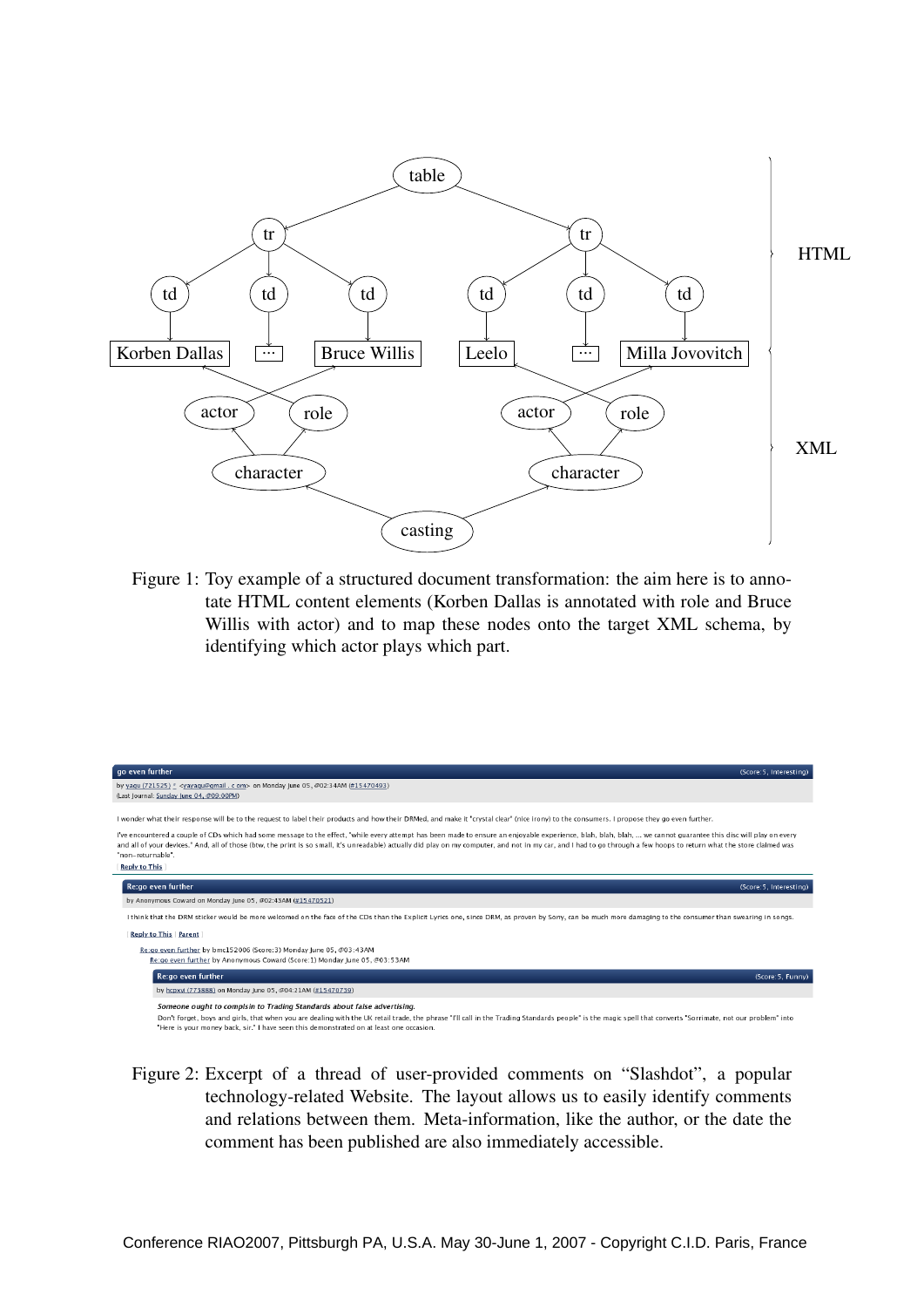#### 2 Learning for Structure Mapping

The general problem we consider here is the following: We want to transform an input document  $d<sup>in</sup>$  into an XML representation,  $t<sup>out</sup>$ , suitable for a target application. Elements, annotation tags and relations between document elements are defined by the *target schema* specific to the application on hand. Figure 1 illustrates this process on a toy example. Here, the target schema defines a representation for movie castings and simple relations between document elements. The input document contains a table structure from which both document elements (actors and roles) and the relations between elements (which actor plays which part) shall be annotated and mapped onto the target XML structure.

In order to perform this transformation, we propose to learn a mapping from the input document  $d<sup>in</sup>$  to the target structured output  $t<sup>out</sup>$ . We assume that there is a set of HTML documents together with their corresponding XML target documents. We call this set the training set and denote it  $S = (d_i^{\text{in}}, t_i^{\text{out}})_{i=1}^N$ . The mapping will be learned from this set of examples. Given an input HTML document and a target schema, different transformations of the input document are possible: In our example, any actor can, in principle, play any role. Let us denote  $T(d^{in})$ , the set of documents resulting from all possible transformations of  $d<sup>in</sup>$  that comply with the target schema. We define a  $\theta$ -parametrized score function  $F(d^{\text{in}}, t; \theta)$  that measures the *degree of compatibility* between the input document  $d^{in}$  and each transformed document t of  $T(d^{in})$ . F allows us to rank the elements of  $T(d<sup>in</sup>)$ . Thus the structure mapping task amounts to finding the most compatible candidate:

$$
t^{out} = \underset{t \in \mathcal{T}(d^{\text{in}})}{\operatorname{argmax}} F(d^{\text{in}}, t; \theta) \tag{1}
$$

The score function (its parameters  $\theta$ ) is estimated from the training set S. From a machine learning perspective, this formulation of the problem corresponds to the structured learning framework recently proposed by [Tsochantaridis et al., 2004], which generalizes multiclass learning to the case of interdependent and structured labels like sequences or trees.

In Equation 1, the argmax operator represents a search through the space of all valid transformations  $\mathcal{T}(d^{\text{in}})$ . This space includes all possible partitionings and reorganizations of the input content nodes (node splitting, merging, permutation, etc.) and all possible trees which correspond to this new organization. This search space grows exponentially with the number of content elements: for instance, if only node permutations can occur, we already have to consider a search space of size n!.

To find the best solution without developing an explosive combinatorial search, several sources of information must be considered: the content of the source document, its structure, the definition of the target structure and its regularities. Indeed, as pointed out by [Viola and Narasimhan, 2005], dependencies between target labels of elements are very useful to disambiguate solutions. For instance, in the example of Figure 1, knowing that Bruce Willis is an actor indicates that candidate solutions in which Korben Dallas is labeled as a role should have an increased score. In our case, knowing the target schema facilitates the use of this kind of information: the schema constrains the output by specifying extensively the legal combinations of labels

Another valuable source of information is provided by the input structure. For example, the segmentation of the input content will help extracting the information relevant for the target document. Moreover some relations among elements in the input structure can be exploited for selecting the right structure among several potential output candidates. With regard to the semantic of the document, the structure of the input document helps disambiguating between valid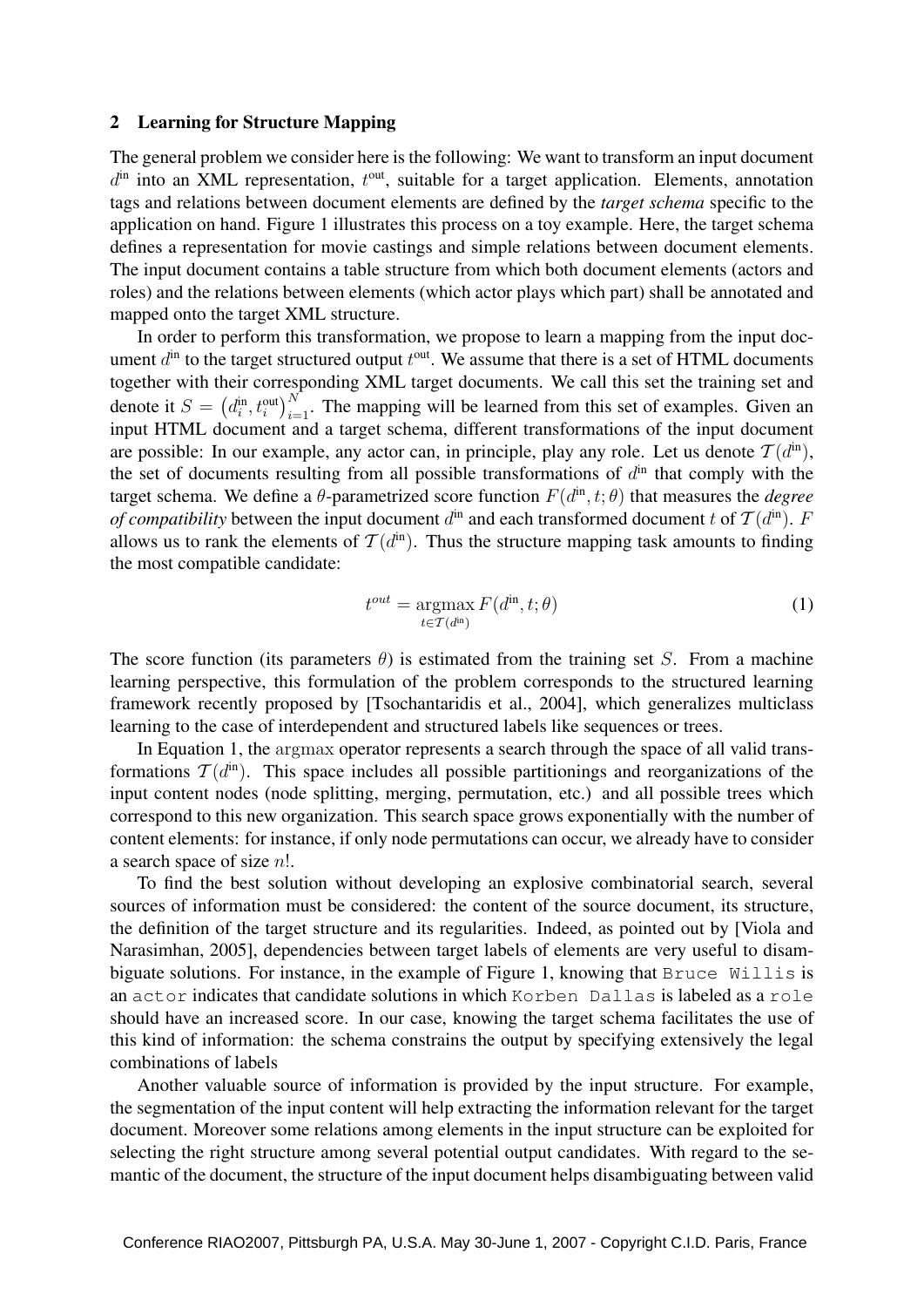structured documents and a structure mapping model should aim at uncovering and exploiting these dependencies.

More precisely, three kinds of dependencies can be used to help in computing the structured output document:

- local dependencies, i.e. between neighboring labels;
- long-distance dependencies, i.e. dependencies between two labels which might be arbitrarily distant from each other;
- global dependencies or constraints: For example, one can define features that rely on observations like "a blog entry can only have one date of publication". Other features will encode the proximity of elements in the input document.

One contribution of this work is to present a general machine learning system that can take advantage of these three kinds of features. It has long been noticed [Collins and Koo, 2005, Sutton and McCallum, 2004] that using global features and long-term dependencies is critical to the performance of many natural language processing or information extraction systems. However, the introduction of non-local features usually results in a prohibitive algorithmic complexity: Finding the best target structure to a given input document  $d<sup>in</sup>$  usually relies on techniques based on dynamic programming. These can only be applied if the score function can be factorized in a product of functions depending only on local features.

The proposed method, based on the idea of *reranking*, offers a low complexity solution to the transformation task and can therefore be applied to large corpora.

### 3 A Reranking Model for Structure Mapping

### 3.1 General Principle

Building structured representations from loosely structured data generally leads to a problem of exponential complexity. The search space of potential candidate structures is most often combinatorial. Reranking [Collins and Koo, 2005] is a general strategy which offers approximate solutions to such combinatorial problems. This method separates the generation of candidates from the selection of the best one. In a first step, potential candidates are computed. Usually only a limited set of candidates will be generated. Secondly a search among these potential candidates will allow to select the "best" one. This method has been successfully used for tasks like syntactic analysis [Collins and Koo, 2005], in which the goal is to build a tree structured representation from a sequence.

In our case, this strategy has an additional advantage. It allows us to use different representations of the documents at each step. The generation of candidate solutions is performed via dynamic programming techniques which can only take into account local characteristics of the documents. Global features and long distance dependencies can then be exploited during the ranking step which selects the best solution from the potential ones.

In order to implement this approach, we decompose our mapping problem into three successive steps:

1. An *annotation step* in which relevant nodes from the input document are annotated with labels defined by the target schema. As detailed in Paragraph 3.2, the annotation task corresponds to a sequence labeling task generating the set of L best candidates.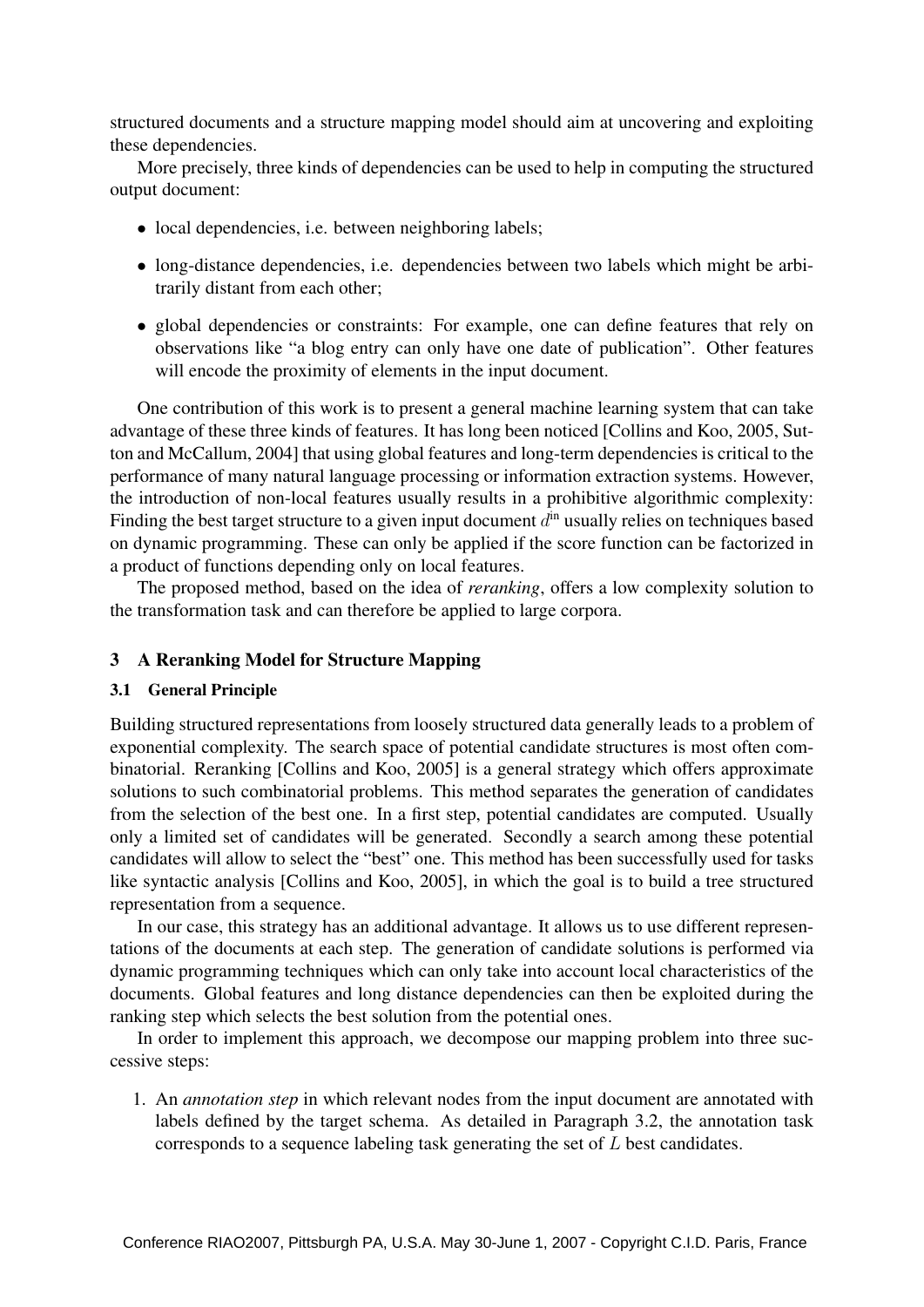2. A *tree-generation* step, described in paragraph 3.3, extracts relations between elements. This is achieved by first checking whether the labeled sequences generated by the annotation step comply with the target schema constraints enforced. If so, candidate trees are generated, otherwise the next best solution in the annotation step is considered.

Checking the compliance of the labeled sequences with the schema introduces a feedback loop between the annotation and tree-generation step. The first two steps *generate* a set  $GEN_N(d^{\text{in}})$ containing the N candidate solutions which consider only local features and dependencies. The overall complexity of the generation step is in  $\mathcal{O}(N \cdot n^3)$  where *n* is the number of relevant elements extracted in the annotation step.

3. A *ranking step* which finds the best solution among all candidates in  $GEN_N(d^{in})$ . Global features and relations between the target and the source documents are considered at this step.

N is a preset parameter of the algorithm that controls the size of the exploration space and therefore the trade off between computational complexity and accuracy.

The whole process is summarized in Figure 3 and the three steps are detailed in the next sections.



Figure 3: Principle of the reranking approach: given an input document the generation step builds a set of candidate solutions; a ranking step then chooses the best solution among these candidates. The generation of candidate solutions consists in two steps: sequence labeling and checking that candidate solutions comply with the target schema. A feedback loop insures that, at least,  $N$  candidate solutions are built.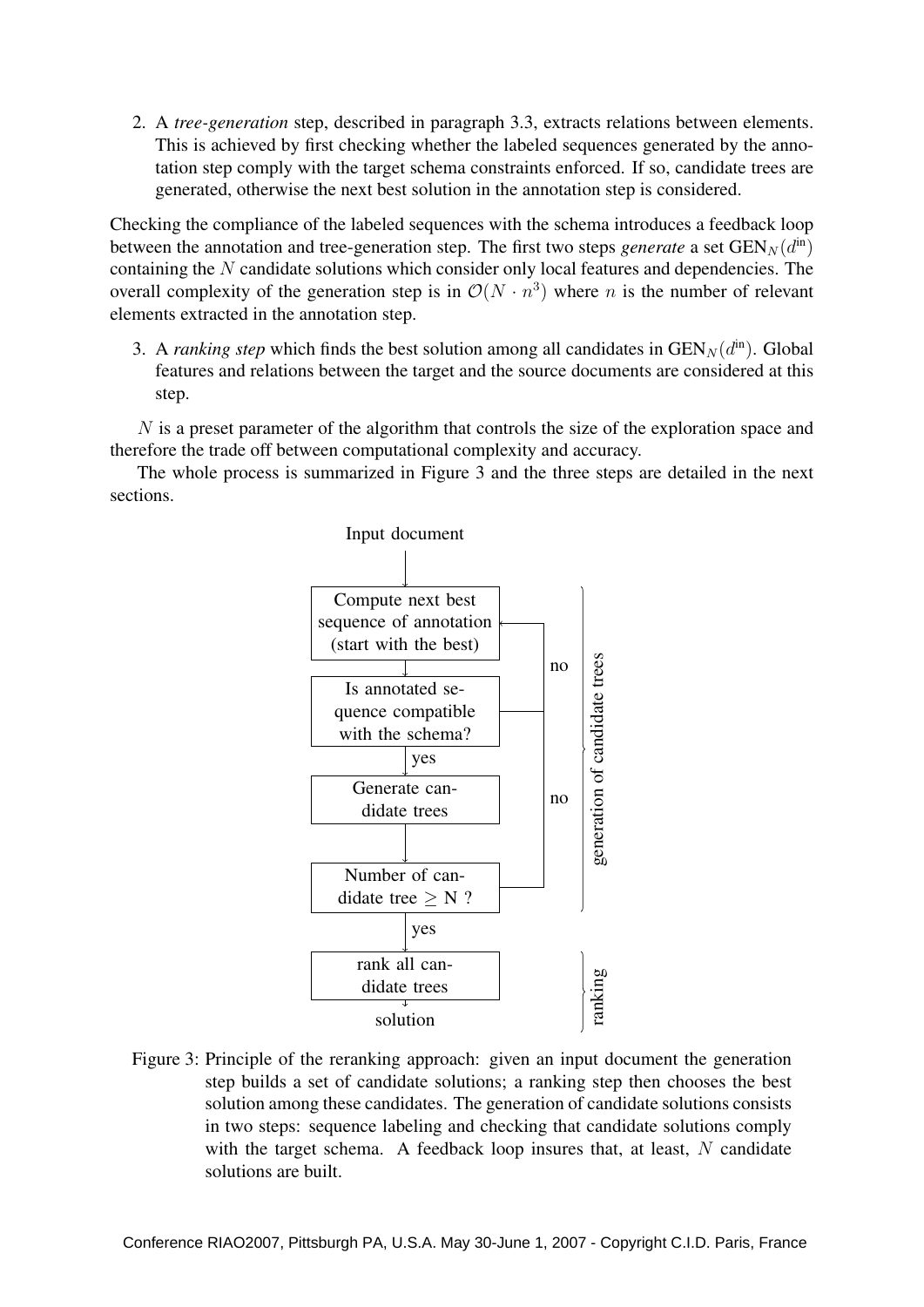#### 3.2 Annotation Step

In the first step of the transformation process, we label all leaves of the input documents. The set of possible labels is defined by the target schema: Labels of the leaves correspond to the simple elements of the schema. An additional "ignore" label is introduced to indicate elements that have to be dismissed. This labeling exploits the information conveyed by the input structure: Elements to extract are generally highlighted by the layout and are consequently stored in separate elements. In the following, we will assume that no further segmentation of the input data has to be performed.

We used linear conditional random fields (CRF) [Lafferty et al., 2001] for this step. CRFs provide an extensible and flexible model and have achieved state-of-the-art performances in various segmenting and sequence labeling task (part-of-speech tagging, information extraction, text chunking, ...).

The probability of generating a particular label sequence y given a sequence of leaves c is defined by:

$$
p(\mathbf{y}|\mathbf{c};\theta) = \frac{1}{Z(\mathbf{c})} \exp\left(\sum_{t=1}^{n} \sum_{i} \theta_i \cdot g_i(y_{t-1}, y_t, \mathbf{c})\right)
$$
(2)

in this expression  $Z(c)$  is a normalization factor, n is the length of the sequence,  $g_i(y_{t-1}, y_t, c)$ is a *feature function* and the  $\theta_i$  are parameters to be learned. Each feature function  $g_i$  is an arbitrary function of its arguments. The number of functions is arbitrary. CRFs make a first order Markov assumption on the label sequence (only local dependencies among two successive labels  $(y_t, y_{t-1})$  can be considered). Otherwise, the feature functions may depend on global characteristics (even dependent and overlapping ones) over the input sequence. In practice, the  $q_i$ s are often simple binary functions of their arguments, but any real valued function could be used. Features used for our labeling problem will be detailed in Section 4.

The most likely label sequence can be found efficiently using the Viterbi algorithm [Lafferty et al., 2001]. This algorithm can be extended to build the N-best labeling [Jurafsky and Martin, 2000]. In our experiments, we used the FlexCRF toolkit [Phan and Nguyen, 2005].

### 3.3 Generation of Candidate Trees

This step aims at checking whether the labeled sequences generated in the previous step comply with the target schema and, if it is the case, at building corresponding candidate trees. These two actions can be performed by modeling schema with Extented Context Free Grammars (ECFG) and by using *parsing algorithm*. Formal grammars are a natural way to model tree structures and especially recursive structures as the ones that are found in Web documents. Several works [Young-Lai and Tompa, 2000, Chidlovskii and Fuselier, 2005, Viola and Narasimhan, 2005] have highlighted the link between schema (especially DTD and XML Schema) and Extented Context Free Grammars. We briefly introduce below ECFGs and explain how it can be used to generate candidate trees.

An ECFG [Jurafsky and Martin, 2000] consists of a set of terminal symbols  $N$ , a set of non-terminal symbols  $\Sigma$ , a designated start symbol S and a set of rewriting rules or productions R. Each production is of the form  $\Sigma \mapsto (\Sigma \cup N)^*$  and describes how the elements of  $\Sigma$  can be rewritten or *expanded* in a sequence of elements of Σ and N. In the following, we call *string* a sequence of terminals. For readability and succinctness, the rules are generally expressed using regular expressions. For efficiency reasons, ECFGs are converted into a more standardized form: the Chomsky Normal Form (CNF).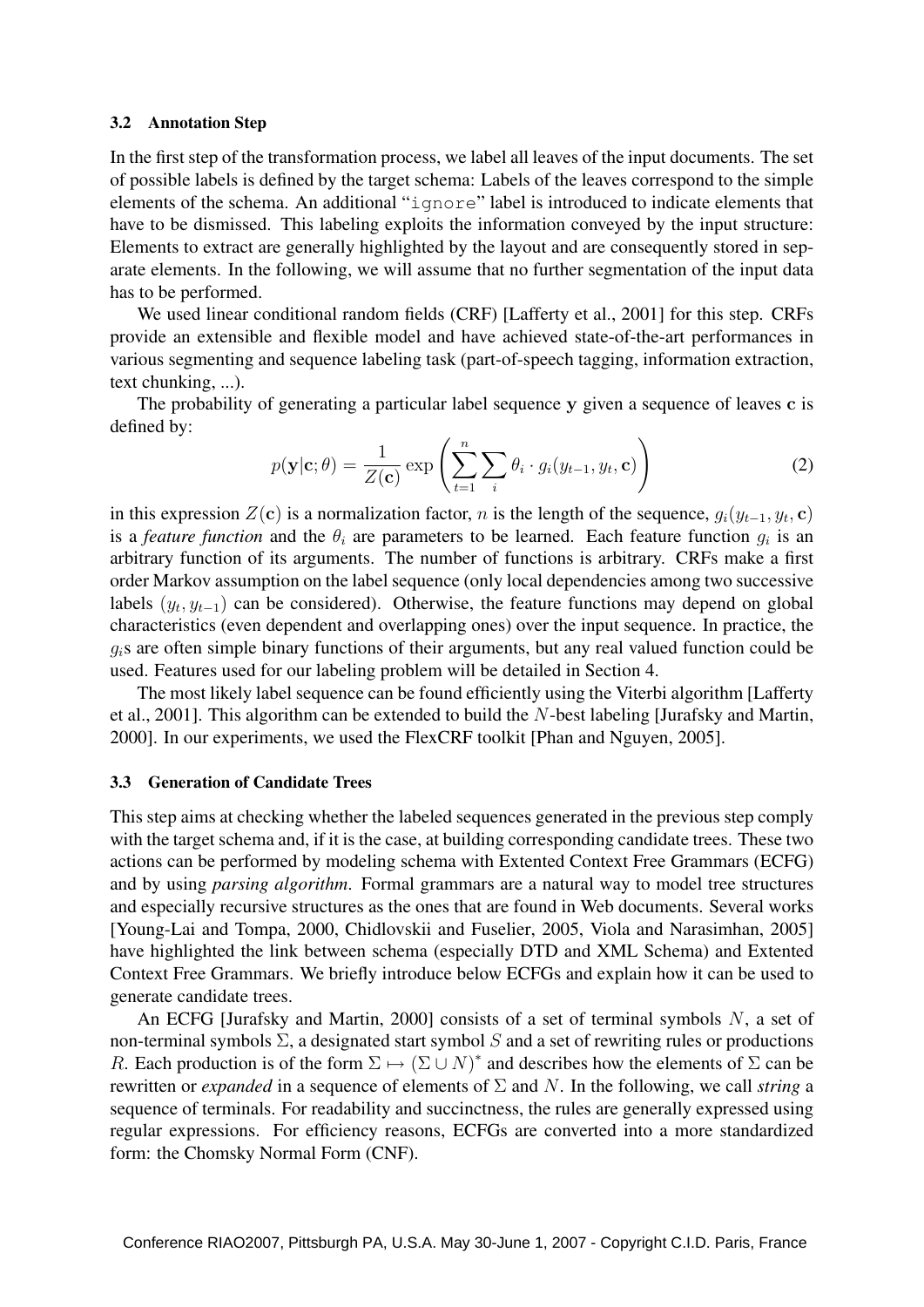ECFGs generate strings that comply with the constraints enforced by the grammar. A string is generated by, starting from the start symbol, successive applications of production rules (any number of times and in any order). The sequence of rule expansions is commonly represented by a parse tree. Efficient parsing algorithms, like the Cocke-Younger-Kasami (CYK) algorithm [Jurafsky and Martin, 2000], determine whether a string can be generated by a given CNF grammar and, if so, how this is done. The complexity of CYK is in  $\mathcal{O}(n^3 \cdot \#R)$ , where n is the length of the input sequence and  $\#R$  the number of productions in the grammar.

Given a grammar, there are generally multiple different ways of generating a single string, especially for the highly recursive structure of Web documents. This is known as the *ambiguity* issue in parsing. That is why, parsing algorithms result in a forest of possible parse trees.



Figure 4: Example of two trees that comply with the schema of Figure 5 and that can be generated by the sequence of terminals body body body.

As shown in Figure $5<sup>1</sup>$ , a given schema can be directly transformed into the corresponding ECFG:

- the set of terminal symbols corresponds to simple elements defined by the schema (i.e.: elements that contain only text and no nested elements);
- the non-terminal symbols correspond to the complex elements defined by the schema;
- the productions correspond to the constraints imposed by the schema

It is therefore possible to use a parsing algorithm to check whether a candidate labeled sequence complies with the target schema. The set of candidate trees associated with this sequence is then defined as the result of the parsing of this sequence.

Generally speaking, the number of parse trees that can be generated from a string cannot be known in advance. That is why, we introduced a feedback loop in the process, in order to generate as many candidate strings as needed to get at least  $N$  trees at the end of the generation step.

<sup>&</sup>lt;sup>1</sup>For succinctness, the schema is presented as a DTD, but in our experiments we considered schema expressed in XML Schema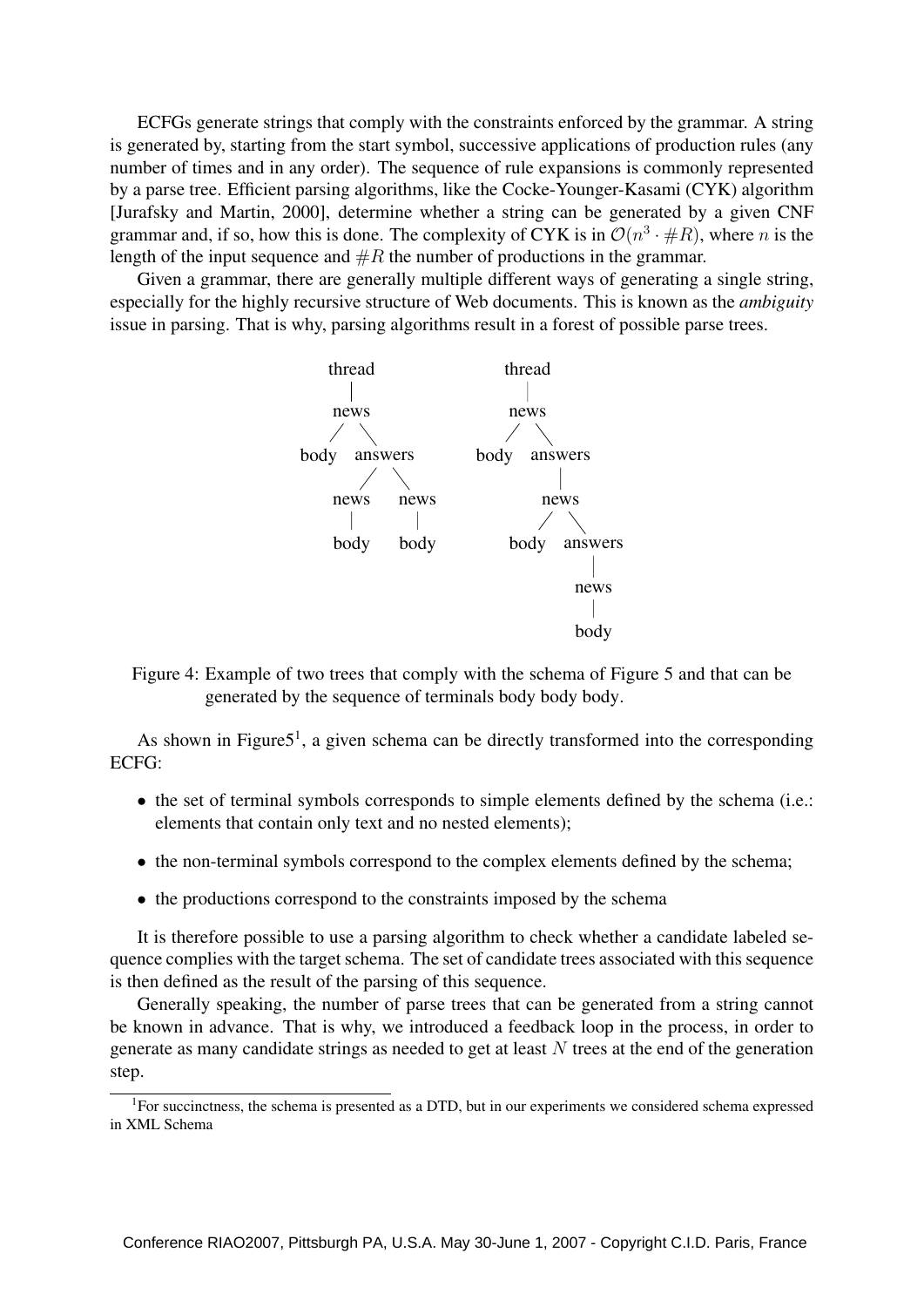```
<!ELEMENT thread (comment)*>
<!ELEMENT comment ((body, answers)|body)>
<!ELEMENT answers (comment)+>
<!ELEMENT body (#PCDATA)>
         (a) Schema
THREAD \rightarrow COMMENTS \starCOMMENT \rightarrow body ANSWERS
COMMENT \rightarrow bodyANSWERS \rightarrow COMMENTS \star(b) Corresponding grammar
```
Figure 5: A schema and the corresponding grammar. This schema describes a thread of user provided comments in a news portal.

### 3.4 Ranking Step

The final ranking step aims at computing, from the set of candidate solutions, the most plausible output structure corresponding to the input document. To achieve this, a  $\theta$ -parametrized function  $F(t, d^{\text{in}}; \theta)$  is learned and then used to score all candidate trees and find the most plausible one.

## 3.4.1 Learning

The parameter vector  $\theta$  is estimated from a set of n training examples. The i'th element of the training set consists in:

- a pair  $(d_i^{\text{in}}, t_i^{\text{out}})$  of an input document and the corresponding expected output
- a set of candidate solutions  $GEN_N(d^{in}_i) = (t_{ij})_{j=1}^{n_i}$ . This set is the output of the generative process described in the previous section. We assume, without loss of generality, that  $t_{i1}$ is the correct output (i.e.:  $t_{i1} = t^{\text{out}}_{i}$ ).

As a training method, we use a kernel-perceptron [Cristianini and Shawe-Taylor, 2000]. The perceptron is a simple, yet efficient algorithm. As described by Algorithm 1 it goes over the training set several times updating the parameter vector each time an error is made, i.e. each time  $t_{i1}$  has not the highest score. The perceptron is then trained to rank the desired output for any document of the training set for this input document.

The score function, which measures the compatibility of a candidate solution with the input document, is defined by:

$$
F(t, d^{\text{in}}; \theta) = \sum_{i,j} \theta_{ij} \cdot \left( k \left( (t_{i1}, d_i^{\text{in}}), (t, d^{\text{in}}) \right) - k \left( (t_{ij}, d_i^{\text{in}}), (t, d^{\text{in}}) \right) \right)
$$
(3)

where the sum goes over all the input documents  $d_i^{\text{in}}$  in the training set and all corresponding candidate solutions  $t_{ij}$ . The  $\theta_{ij}$  are parameters to be learned. k is a kernel function that measures the similarity between its two arguments. It will be precisely defined in Section 4. Using a kernel allows us to consider any feature as long as an efficient procedure to compute the inner product of two feature vectors is available. It is thus possible to represent data in a high dimensional features space, which is well-suited for describing long-term dependencies.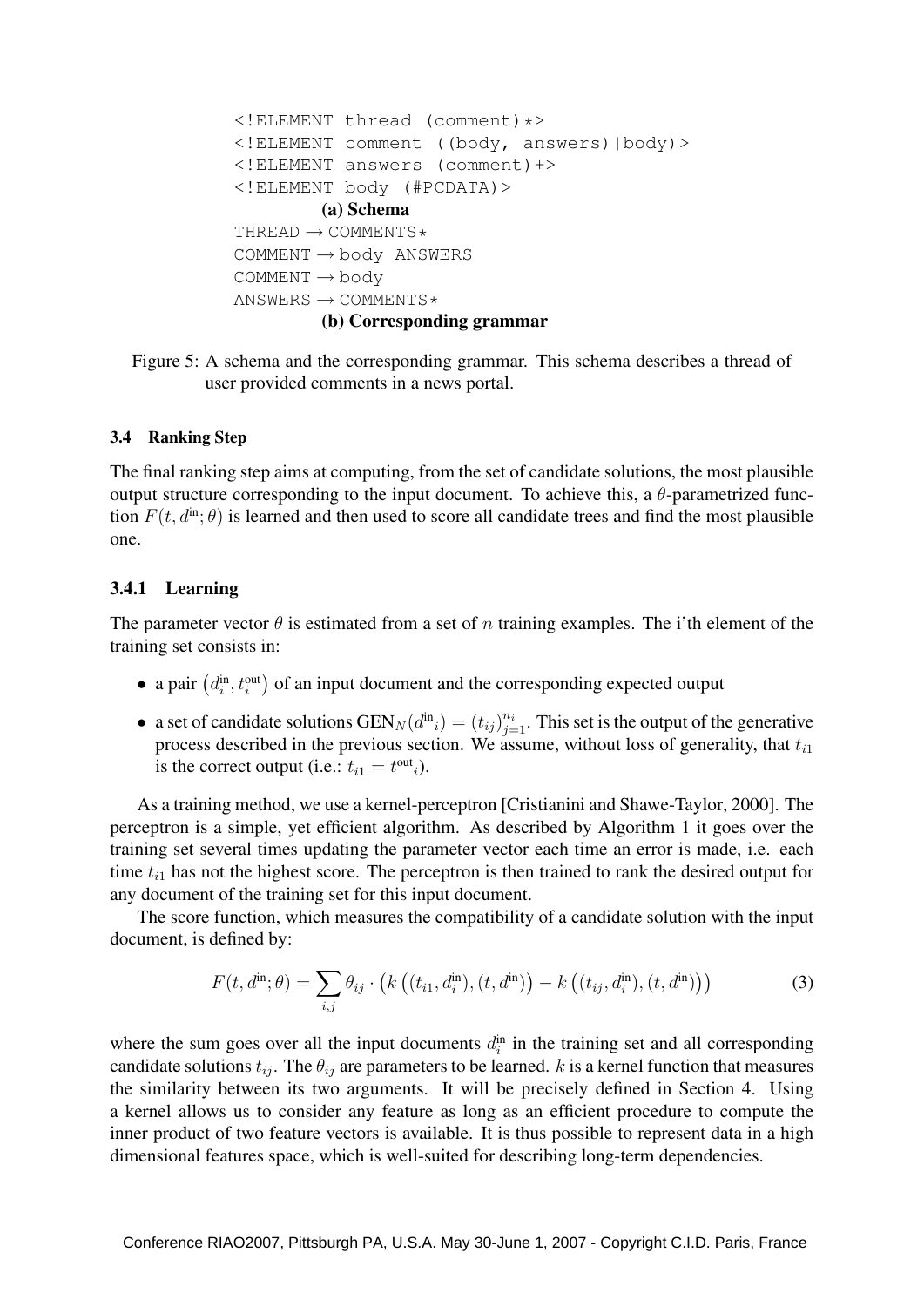Algorithm 1 Learning algorithm for the kernel perceptron

n is the number of examples  $n_i$  is the number of candidate solutions for the i'th example  $\forall i \in \llbracket 1, n \rrbracket \forall j \in \llbracket 1, n_i \rrbracket, \theta_{ij} = 0$  $F(t, d^{\text{in}}; \theta)$  is defined by Equation 3 while there are ranking errors **do** for  $i = 1$  to n do  $j = \operatorname{argmax}_{j \in [\![1,n_i]\!]} F(t_{ij})$ if  $j \neq 1$  then  $\theta_{ij} = \theta_{ij} + 1$ end if end for end while

## 3.4.2 Inference

Once the parameters  $\theta_{ij}$  have been learned, when a new document  $d^{in}$  is processed, the score  $F(t, d^{\text{in}}; \theta)$  of all candidates is computed and the one with the highest score is selected as the proposed solution.

## 4 Features

As explained in Section 2, several sources of information have to be considered for computing the best candidate solution. In the annotation step (paragraph 3.2) information provided by the content of the input document and by the dependencies between two neighboring labels are used, and complex features, and especially features about the structure of the input document are used in the reranking step. This approach enables the use of a rich set of features while maintaining tractability. We will now detail features used in these two steps.

### 4.1 Features for the Annotation Step

CRFs let us specify features encoding local dependencies between the labels and arbitrary dependencies between labels and the input document. Features of interest for annotation include information about the leaf's content and its context in the input structure (like the number of siblings, the distance to the root node, ...).

Another useful information is provided by the data type specified by the schema. XML Schema [W3C, 2004],can specify, for each element, a type that describes the representation and the interpretation of values that can appear under this element. Knowing this information, we can restrict the potential labels of a given elements. Using this kind of feature is possible as the feature functions may depend on both the input observation sequence and on the output labels. Table 1 gives some typical examples of features used in our experiments.

### 4.2 Features for the Reranking Step

The reranking step ranks candidate solutions by considering global and long-distance dependencies. In our experiments, we used two main kinds of features.

The first one aims at taking into account statistics measured in the target documents of the training corpus: while the target schema describes which structures are *valid*, regularities observed in a set of documents following the target schema informs us about the real structures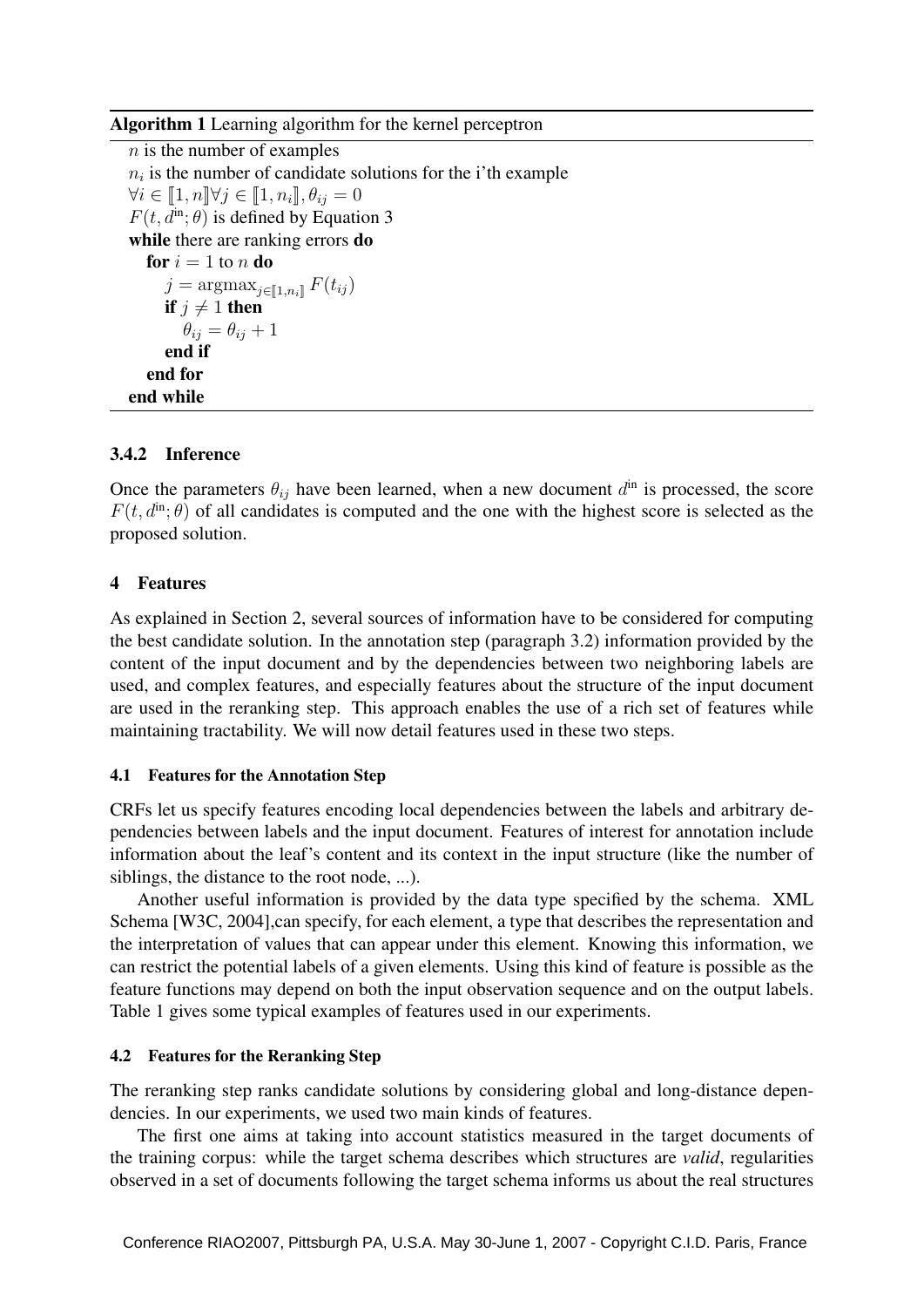|                    | begins-with-number     |  |  |  |  |
|--------------------|------------------------|--|--|--|--|
| content features   | begins-with-capitals   |  |  |  |  |
|                    | contains-number        |  |  |  |  |
|                    | contains-http          |  |  |  |  |
|                    | contains-spaces        |  |  |  |  |
|                    | contains-1-to-5-spaces |  |  |  |  |
|                    |                        |  |  |  |  |
| context features   | is-only-child          |  |  |  |  |
|                    | has-1-to-3-siblings    |  |  |  |  |
|                    | is-descendant-of-title |  |  |  |  |
|                    |                        |  |  |  |  |
| data type features | is-xs_strinq           |  |  |  |  |
|                    | is-xs_duration         |  |  |  |  |
|                    | is-xs time             |  |  |  |  |
|                    |                        |  |  |  |  |

Table 1: Example of features used to extract relevant elements from the sequence of leaves of the input document. Three kinds of features were used: features describing the content of a node (e.g. a node contains "http"), features describing the context of a node (e.g. this node has no siblings) and features describing the type of the data content in that node (e.g. this node content is a string according to the XML Schema specification).

observed in the collection. For instance, if in the target schema, a section may be composed of an arbitrary number of paragraphs, the observation that for most documents sections are made of 2 to 5 paragraphs is clearly useful. These regularities are measured using similarities found between structured candidate solutions for a new input document and the target outputs documents of the training set.

This similarity is computed by a *tree kernel*,  $k_{tree}$  [Collins and Duffy, 2001]. This kernel allows to take into account both local and long distance dependencies between document elements: the similarity between two documents is defined as the number of common tree fragments they share. The number of subtrees appearing in a tree grows exponentially with the size of the tree, but, thanks to a dynamic programming solution, detailed in[Collins and Duffy, 2001], this similarity can be computed without enumerating all subtrees.

We also used features encoding dependencies between input and output trees such as:

- a comparison between the number of nodes of the input document and the output document.
- the number of common *spans* between the input document and the candidate solution. The span of a node n is the pair (starting point, ending point) describing the part of the content sequence *covered* by the subtree whose root is n.
- the score of trees during the generation step.

The values of these global features are combined using a standard Radial Basis Function kernel denoted  $k_{features}$ .

The global kernel used in Equation 3 for the ranking step is then defined by a combination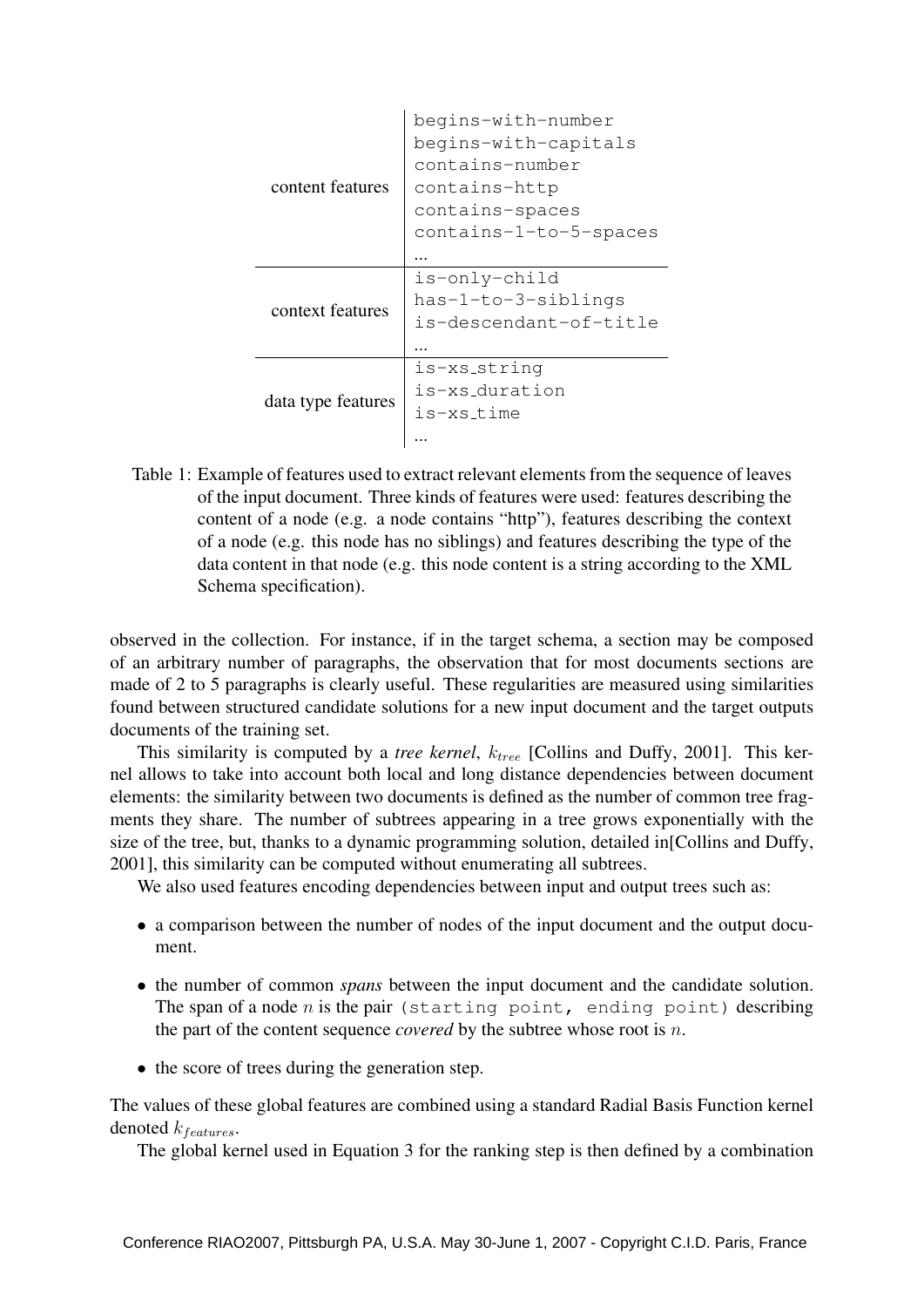of  $k_{tree}$  and  $k_{features}$ :

$$
k((t, d^{\text{in}}), (t_{ij}, d^{\text{in}}_{ij})) = k_{tree}(t, t_{ij}) +
$$
  
\n
$$
k_{features}((t, d^{\text{in}}), (t_{ij}, d^{\text{in}}_{ij}))
$$
\n
$$
(4)
$$

The addition of the two kernels expresses the concatenation of the two feature spaces.

### 5 Related Work

In the database community automatic or semi-automatic data integration — known as *schema matching* — has been a major concern for many years. A recent taxonomy and review of these approaches can be found in [Doan and Halevy., 2005]. [Doan et al., 2003] describes one of the most complete approach which can handle both SQL and XML databases. In this work, the matching task is formulated as a supervised multi-label classification problem for scoring annotations. Traditionally, such matching has been approached mainly by finding pairwiseattribute pair. This approach works well for data-centric documents like the ones generally considered in the database community but cannot be readily generalized to deal with the highlyrecursive Web documents whose structure is less regular. However, works on schema matching also stresses the need to consider several kinds of features (describing the content of documents, its structure, ...) in order to achieve good results.

In the Web community, the need for automatic HTML–XML transformation has been pointed out in many papers like [Breuel, 2003]. [Mukherjee et al., 2003] details how information conveyed by layout is closely related to the semantic structure of the document. This task shares some similarities with Wrapper Generation [Crescenzi et al., 2001], which attempts to recover, from training data, a set of regular expressions or a grammar and then use them for extracting desired information from Web pages. Wrappers do not handle content information and only consider syntactic features.

In the field of Natural Language Processing and of document annotation, various Machine Learning approaches have been proposed to extract relevant information from an input document. Most approaches are based on graphical models, like HMMs or CRFs [Lafferty et al., 2001], and can only exploit sequential dependencies among the labels.

Closer to our work, several approaches [Chidlovskii and Fuselier, 2005, Viola and Narasimhan, 2005, Shilman et al., 2005] have advocated the use of *probabilistic context-free parsing* to transform documents from a presentation-oriented to a *semantic-oriented* structure: they represent the document content as a sequence of observations and use a multi-class classifier and a Probabilistic Context Free Grammar to infer the tree structure of the output document. Several tree density models have also been proposed for different document structuring tasks [Gallinari et al., 2005, Denoyer et al., 2004]. While these approaches have achieved convincing results, they suffer several limits. First, they do not consider elements extraction: all content nodes that appear in the input document have to appear in the output document. Second, they can only consider local features, which makes impossible the use of information conveyed by the layout.

### 6 Experiments

Our model has been tested on two different corpora which are representative of two different application needs<sup>2</sup>. The first one is a collection of news published on LinuxFr, a popular technology-related Website/Internet forum. The data have been collected from Web pages and

<sup>&</sup>lt;sup>2</sup>Instruction to generate the corpora can be found at http://connex.lip6.fr/ wisniewski/corpora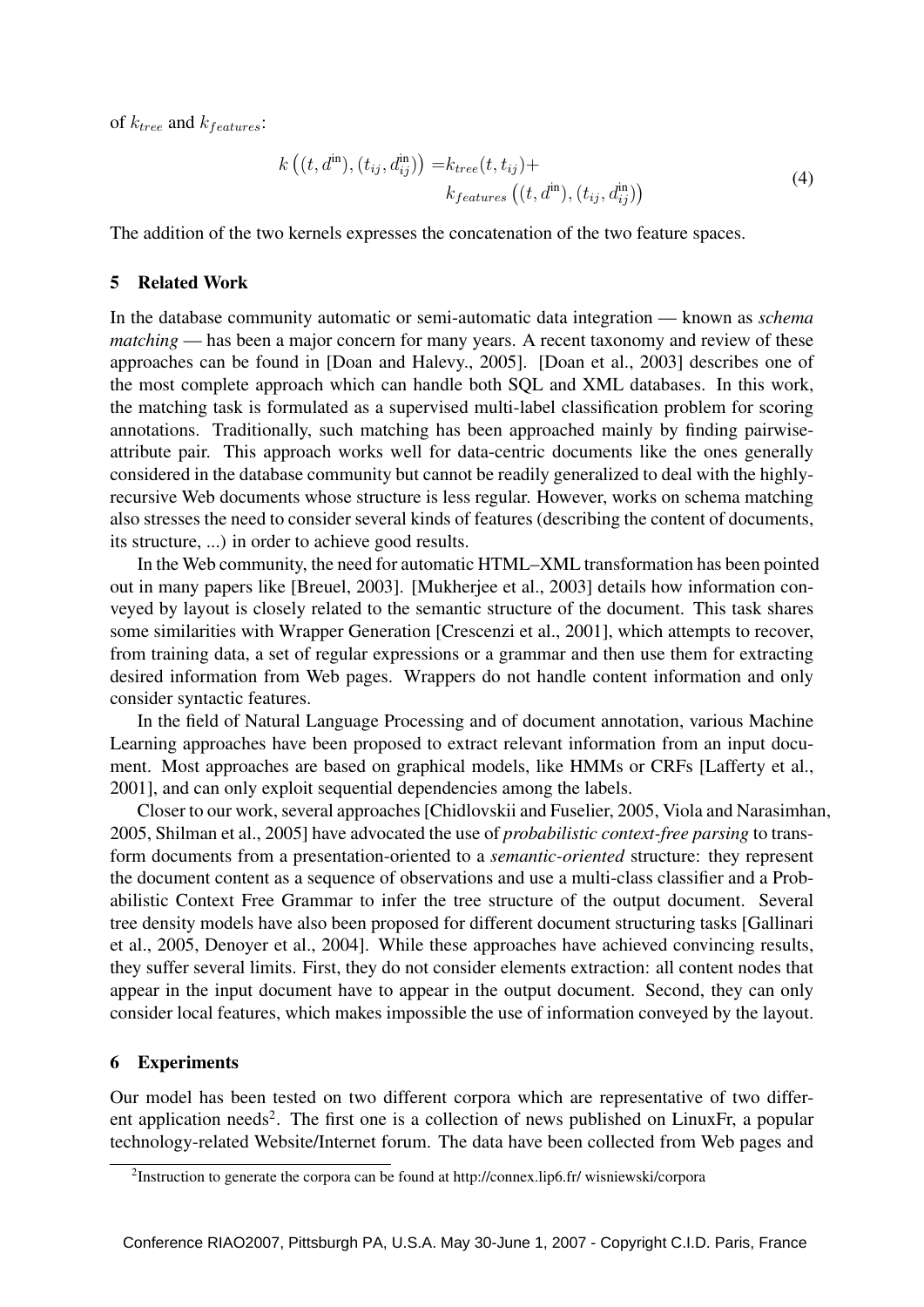were converted to XML by hand. This corpus is a typical example of documents that can be found on news portals. Each article consists of a header describing metadata about the article (author, title, date, ...), a body containing the text and several threads of user-provided comments. The comments like the body of the article are structured and can use most of the HTML tags. The part describing users' comments is highly hierarchical and is a real challenge for structure extraction: the logical structure of the comments (which comment is the answer to which comment) has to be inferred from the layout structure of the input document.

The collection contains 2000 news with an average length of 392 content nodes and 281 inner nodes. News have, on average, 30 comments, and, at the most, one hundred comments. Only few elements were to be extracted: the author, the date, the title and the score. The main challenge of this task was to extract the logical structure of the comments.

The second corpus is based on the IMDb data. There are 4483 movie descriptions which have an average length of 70 content nodes and 90 inner nodes. The descriptions keep an attribute-value structure like in relational databases and there are only little textual data. As a result, this corpus has a fine-grained semantic but, at a the same time, a simple and regular structure. The target schema defines 7 complex elements (corresponding to relations) and 16 simple elements. The average size of target elements is 52 content elements.

#### 6.1 Modus Operandi and Evaluation Measures

Each collection was randomly split in two equal parts for learning and testing. Experiments were performed on the two corpora using the same features (described in Section 4). The only parameter to be set is  $N$ , the number of candidate solutions generated. We conducted three series of experiments in which N was, respectively, 10, 50 and 100.

As baseline models we use a sequence labeling model (denoted "CRF" in Table 2) and the model of [Chidlovskii and Fuselier, 2005] (denoted "PCFG" in Table 2). The former corresponds to the CRF used in the first step of our method (Section 3.2) with the features described in Section 4.1. This model is only able to extract elements and not the relations between them. The model of [Chidlovskii and Fuselier, 2005] represents HTML documents as a sequence of observations corresponding to the HTML leaves of the document and uses a Maximum Entropy Classifier and a Probabilistic Context Free Grammar to infer the tree structure of the output document. This approach assumes that the content of documents is kept unchanged during the transformation (i.e.: the content nodes of the HTML document and of XML document are the same). In our experiment, we selected the best solution of the sequence labeling step described in Paragraph 3.2 that complies with the target schema as an input to the system. The features of the Maximum Entropy Classifier are the ones of the CRF; the non-local features described in Section 4.2 can not be used in this model.

For the evaluation of our results, the desired output document  $(t<sup>out</sup>)$  is considered as the golden-standard. Then we measure the similarity between the desired and the computed outputs. As a similarity measure, we used the percentage of correctly determined constituents. A constituent is defined by a pair (tag, span) and describes both the label of a node and its position in the tree. For instance, the constituents of the subtree under the first character node of Figure 1 are: (actor, 0, 1), (\_\_DISMISS\_\_, 1, 2), (role, 2, 3) and (character,  $0$ , 3). If the measure is equal to  $100\%$ ,  $t<sup>out</sup>$  has been found. This metric precludes errors to propagate: an element can be recognized even if one of its sub-element is not. We evaluate the performance on content nodes and inner nodes separately so as to distinguish errors made when identifying elements from those made when identifying relations between them. Because the distribution of labels for content nodes is unbalanced (the label indicating that a element must be ignored outnumbers other labels), we compute a micro and a macro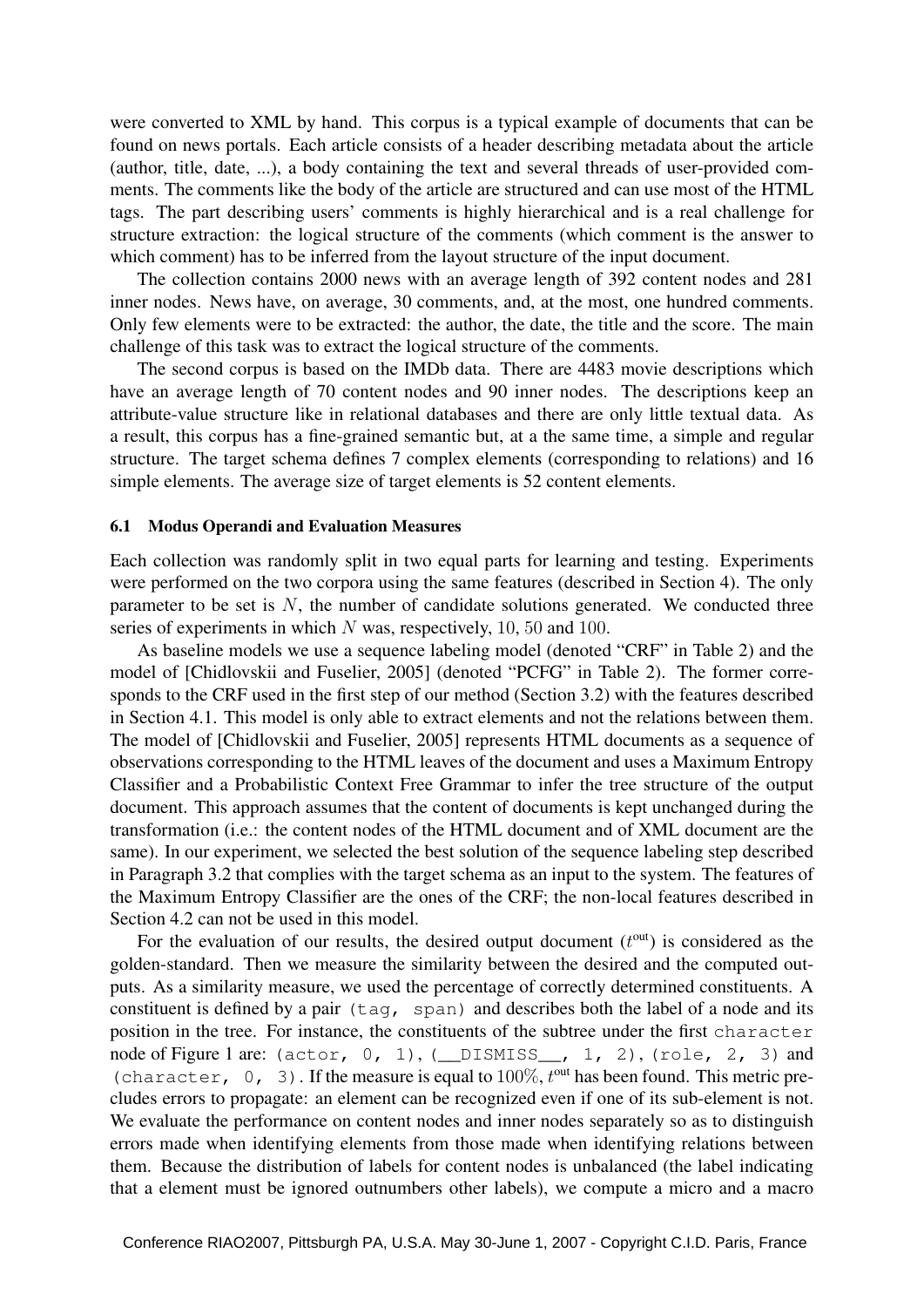score for content nodes: the macro metric is the average of the results for each class while the micro metric weights the results of each class by its size. Here, macro is more significant.

### 6.2 Results

Table 2 presents the results of our experiments.

For leave nodes, the *simple* CRF model already achieves good performance, by considering only local features and local dependencies (in this case: between two adjacent labels). Taking into account the information provided by the schema clearly increases performance. This can be explained by the observation that CRFs solutions are biased toward the majority class for labels: using the constraints described by the schema allows this bias to be corrected. The proposed model offer a clear performance increase compared to the baseline solutions as can be seen from the macro scores on leaves. The labeling of leaves is almost perfect.

Results for inner nodes evaluate the capacity of our method to learn relations between elements. Performances show that using non local feature is important: the reranking approach outperforms the baseline model in both cases and provides an improvement of more than 40 points for the LinuxFr corpus. Note, however, that considering 100 candidate solutions, instead of 10 candidates, slightly reduces performances, presumably due to sparse data problems: ranking 100 elements is more complicated than ranking 10 elements. A closer analysis of the results shows that the system performs really well on the most regular part of the documents but performance falls on the hierarchical part of the corpus. In all cases, the reranking step depends on the quality of the candidate solutions.

|                | <b>IMDb</b> |       |                    | LinuxFr |       |                    |
|----------------|-------------|-------|--------------------|---------|-------|--------------------|
|                | Leaves      |       | <b>Inner Nodes</b> | Leaves  |       | <b>Inner Nodes</b> |
|                | macro       | micro | macro              | macro   | micro | macro              |
| <b>CRF</b>     | 78.5%       | 95.8% |                    | 80.2%   | 98.2% |                    |
| <b>PCFG</b>    | 87.3%       | 98.1% | 78.9%              | 90.1%   | 99.3% | 24.2%              |
| 10-candidates  | 97.7%       | 99.3% | 90.1%              | 98.1%   | 99.8% | 67.3%              |
| 50-candidates  | 98.6%       | 99.4% | 91.1%              | 99.7%   | 99.9% | 74.6%              |
| 100-candidates | 95.4%       | 98.9% | 86.2%              | 99.3%   | 99.4% | 64.1%              |

Table 2: Restructuring results for the two corpora. The score corresponds to the percentage of constituents that have been correctly recognized. Dashes indicate when the measure is not relevant.

### 7 Conclusion

We have proposed a general framework for the automatic conversion of loosely structured documents to a mediated XML schema. This framework allows us to use rich features characterizing local, global and long distance dependencies among the document elements. The proposed algorithm offers a good complexity compromise. It allows us to perform a large range of document structuration tasks at a reasonable cost. Prospective experiments were performed on two corpora and have shown promising results.

Several challenges are still to be taken up. First, the complexity of the generation step is still too high. We are currently investigating the use of approximate greedy search algorithms, like [Daumé III and Marcu, 2005], for reducing the time needed to generate solutions. A second major issue is to investigate how the information learned on one corpus can make learning easier on another corpus. In future work, we plan to extend our model to tackle these two problems.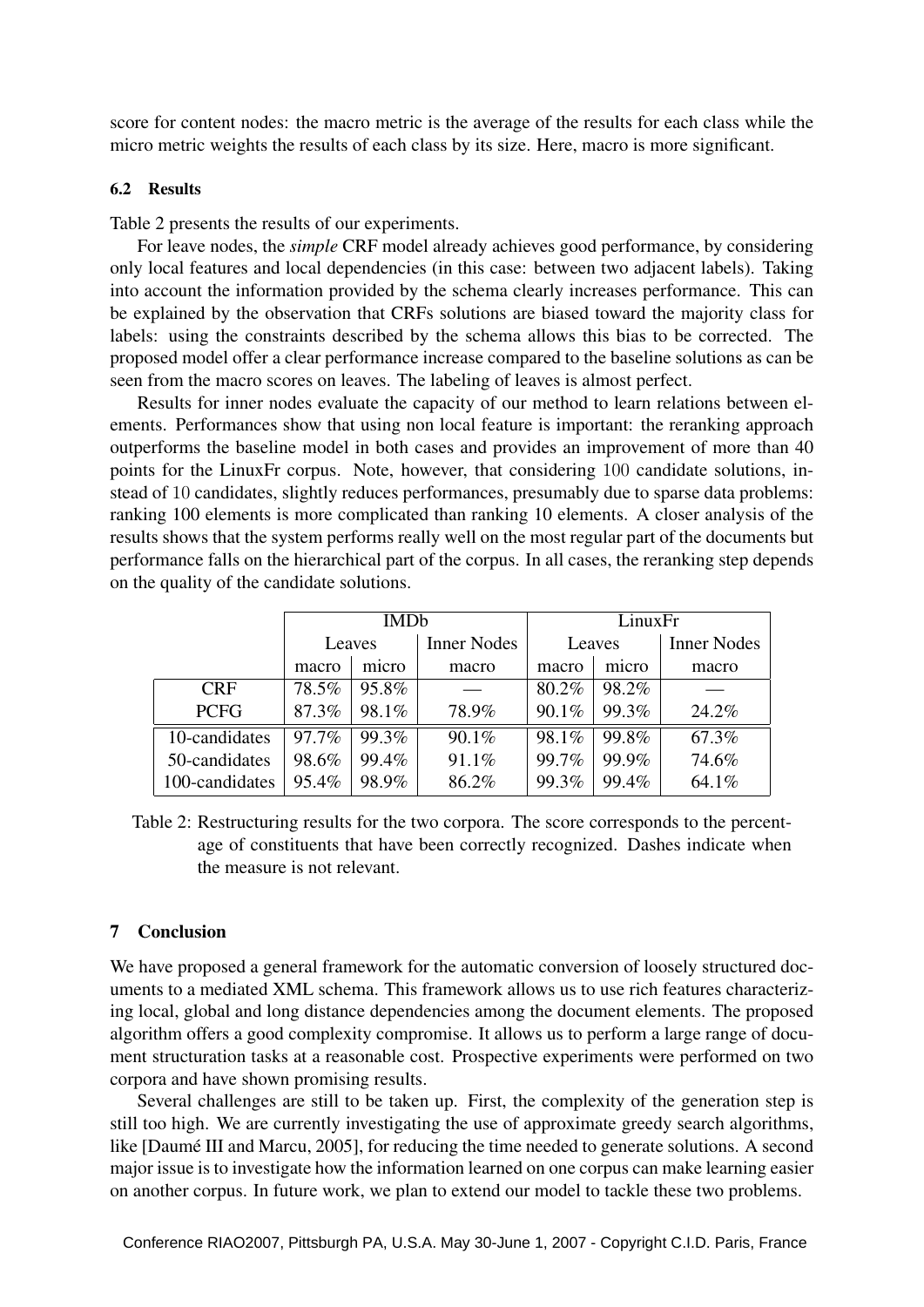## 8 Acknowledgments

We thank Nicolas Usunier and Alexander Spengler for enlightening discussions and insightful comments on early draft of this paper. This work was supported in part by the IST Programme of the European Community, under the PASCAL Network of Excellence, IST-2002-506778. This publication only reflects the authors' views.

# References

- David Aumueller. Semantic authoring and retrieval within a wiki. In *European Semantic Web Conference*, 2005.
- Thomas M. Breuel. Information extraction from html documents by structural matching. In *WDA'03*, 2003.
- Orkut Buyukkokten, Hector Garcia-Molina, and Andreas Paepcke. Seeing the whole in parts: Text summarization for web browsing on handheld devices. 2001.
- Boris Chidlovskii and Jérôme Fuselier. Supervised learning for the legacy document conversion. In *DocEng '04: Proceedings of the 2004 ACM symposium on Document engineering*, pages 220–228, New York, NY, USA, 2004. ACM Press. ISBN 1-58113-938-1. doi: http://doi. acm.org/10.1145/1030397.1030439.
- Boris Chidlovskii and Jérôme Fuselier. A Probabilistic Learning Method for XML Annotation of Documents. In *IJCAI*, 2005.
- M. Collins and N. Duffy. Convolution kernels for natural language. In *NIPS*, 2001.
- Michael Collins and Terry Koo. Discriminative reranking for natural language parsing. *Computational Linguistics*, 31:25–69, 2005.
- Valter Crescenzi, Giansalvatore Mecca, and Paolo Merialdo. Roadrunner: Towards automatic data extraction from large web sites. In *Proceedings of 27th International Conference on Very Large Data Bases*, pages 109–118, 2001. URL citeseer.ist.psu.edu/ crescenzi01roadrunner.html.
- Nello Cristianini and John Shawe-Taylor. *An Introduction to Support Vector Machines*. Cambridge University Press, 2000.
- Hal Daumé III and Daniel Marcu. Learning as search optimization: approximate large margin methods for structured prediction. In *ICML '05: Proceedings of the 22nd international conference on Machine learning*, pages 169–176, New York, NY, USA, 2005. ACM Press. ISBN 1-59593-180-5. doi: http://doi.acm.org/10.1145/1102351.1102373.
- Ludovic Denoyer, Guillaume Wisniewski, and Patrick Gallinari. Document structure matching for heterogeneous corpora. In *Workshop SIGIR 2004*, Workshop on IR and XML, Sheffield, July 2004.
- A. Doan and A. Halevy. Semantic integration research in the database community: A brief survey. *AI Magazine, Special Issue on Semantic Integration*, 2005.
- Anhai Doan, Pedro Domingos, and Alon Halevy. Learning to match the schemas of data sources: A multistrategy approach. *Mach. Learn.*, 50(3):279–301, 2003. ISSN 0885-6125. doi: http://dx.doi.org/10.1023/A:1021765902788.